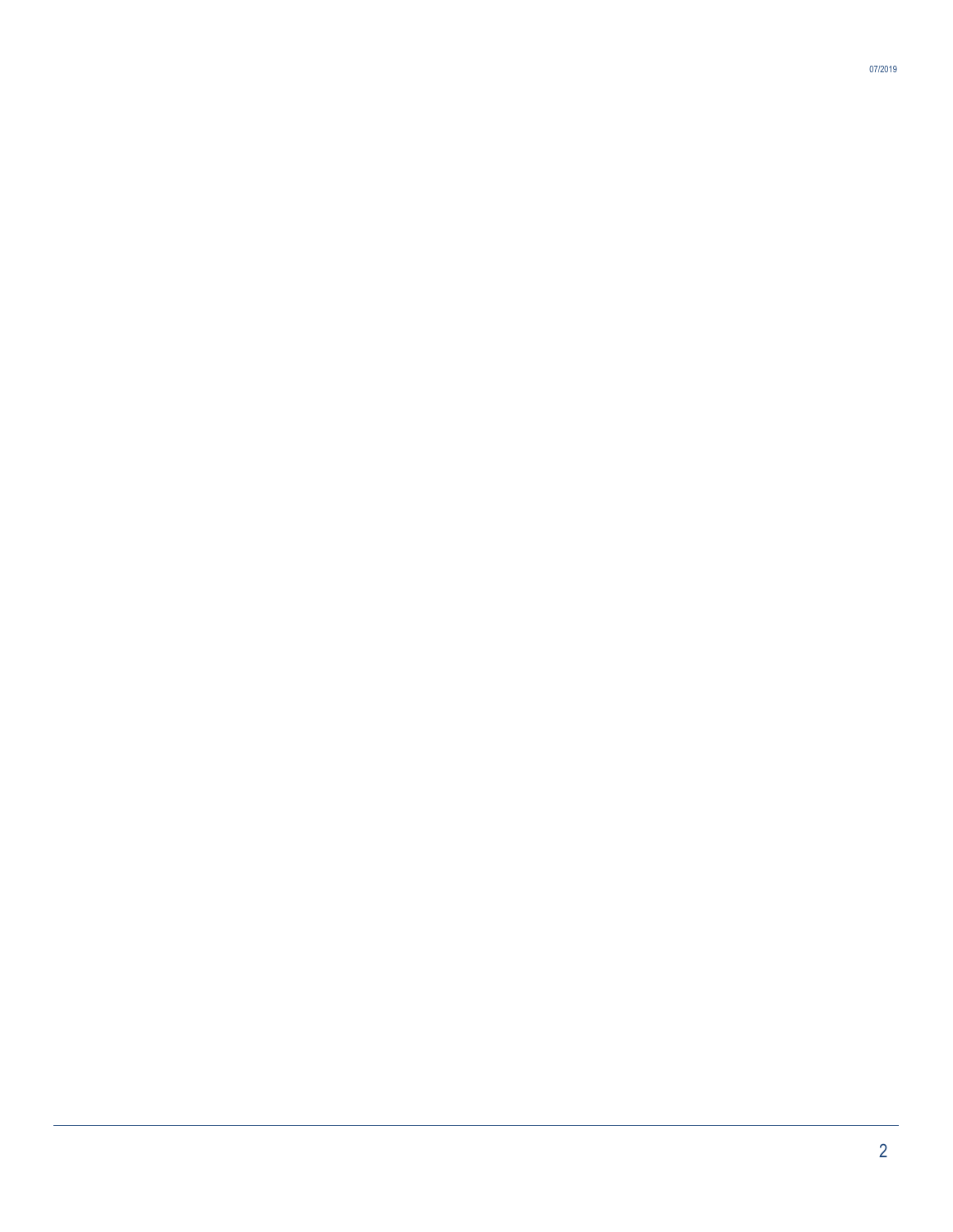### AmeriCorps Seniors FGP Performance Measure Requirements

Measured in Unduplicated Volunteers\*

- <span id="page-2-0"></span>1. **Primary Focus Area:** Education is the AmeriCorps Seniors Foster Grandparent Program's Primary Focus Area.
- 2. **Work Plans:** All Volunteer Service Years (VSY), which is 1 VSY equals 1,044 hours of service, must be placed in the work plan. The maximum cost per VSY in all Performance Measures included in the Work Plan may not exceed the allowable cost per VSY as stated below.
- 3. **National Performance Measures.** Every national performance measure output must be paired with a single outcome. For each work plan, applicants must select one output and one of the associated outcomes. While beneficiaries may receive benefits associated with more than one available outcome, select only one outcome for each beneficiary served. "Other Community Priorities" work plans are not considered national performance measures.
- 4. **Other Available Measures or Other Community Priorities.** All remaining unduplicated volunteers may be placed in work plans in Economic Opportunity, Health Futures, or Other Community Priorities. A work plan consisting of "Other Community Priorities" work plans are not considered national performance measures.
- 5. **Unduplicated Volunteers.** Count Volunteer Service Years (VSY), which is calculated by taking the total hours of services spent on each performance measure divided by 1044 hours. To complete the Performance Measures module, stipended programs must enter volunteer service years into the number of unduplicated volunteer section of the work plans.
	- Example: \$65,000 of federal funding has a minimum of 10 VSYs equals 10,440 hours of service (10 multiplied by 1,044).
- 6. **Maximum Cost per Unduplicated Volunteer in Outcome Assignments.** For every \$6,500 in base federal funding, at least one AmeriCorps Seniors VSY \* must be placed in the work plan that result in national performance measure outcomes in the Education focus area.
	- Example: \$65,000 of federal funding divided by \$6,500 equals minimum of 10 VSYs placed into unduplicated volunteer outcome assignment.
- 7. **Rounding Unduplicated Volunteers in Outcome Assignments.** Common arithmetic rules should be used to determine how to round unduplicated volunteers in outcome-based work plans. Grantees should round to the nearest whole number. For example, an AmeriCorps Seniors FGP grantee with \$98,000 in federal funding would require 15.07 unduplicated volunteers in work plans that result in national performance measure outcome. Since 15.07 is less than 15.5, this would be rounded down to 15 unduplicated volunteers in work plans that result in national performance measure outcomes. In contrast, a grantee with \$175,000 in federal funding (26.92 volunteers in outcome-based work plans) would round up and require 27 unduplicated volunteers in work plans that result in national performance measures outcomes.
- 8. **COVID-19 Performance Measure Resources:**
	- **AmeriCorps Seniors Performance Measures- COVID**
	- **[AmeriCorps Seniors Pandemic Recovery: A Pathway](https://www.americorps.gov/sites/default/files/document/2021_01_06_PMCOVID_ACS.pdf) [Forward- Updated March 2021](https://www.americorps.gov/sites/default/files/document/Pandemic%20Recovery%20A%20Pathway%20to%20Service%20update%20-Final%20%281%29.pdf)**

\* *Unduplicated FGP Volunteers*: Each volunteer can only be counted once even if they are assigned to more than one service activity. The volunteer should be counted in the area where he/she will make the most impact – in terms of the focus area, the type of service, or the scope of service (such as the greatest number of hours served).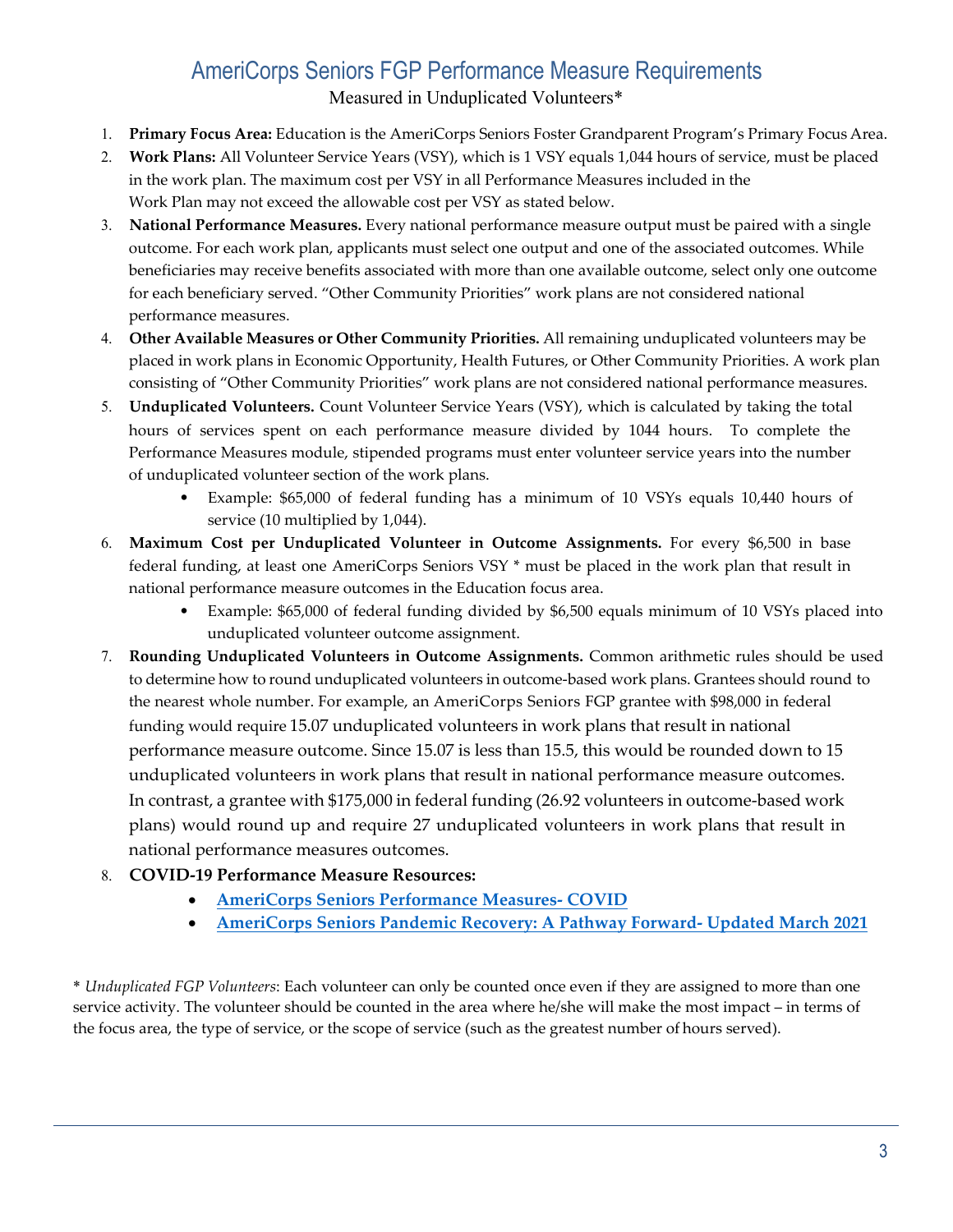### <span id="page-3-0"></span>Complete List of AmeriCorps Seniors FGP National Performance Measures

These selection rules specify allowable output/outcome pairings for National Performance Measures. Applicants must follow these selection rules when using National Performance Measures. Applicants may not select any National Performance Measures that may appear in eGrants if they are not present on this list. Please see the NOFO for additional information about application requirements.

Applicants who experience issues finding the appropriate measures in the Performance Measure Module of eGrants, should ensure that the objectives of the measures they would like to use are marked in the "**Objective**" tab. Then, in the "**Performance Measure**" tab, that the "**Other**" category in "**Select Category Title**" is selected. More detailed instructions are included in the [Grant Application Instructions.](https://www.nationalservice.gov/documents/senior-corps/2015/2016-fgpscp-grant-application-instructions)

#### Focus Area: Education

| Objective    | <b>Selection Rules</b> |                                                                | <b>Service Activity</b>             |
|--------------|------------------------|----------------------------------------------------------------|-------------------------------------|
|              | <b>Outputs</b>         | <b>Outcomes</b>                                                |                                     |
| School       | ED1A: Number of        | ED23A: Number of children                                      | Tutoring                            |
| Readiness    | individuals served     | demonstrating gains in school                                  | Mentoring                           |
|              |                        | readiness                                                      | Other Classroom Support             |
|              |                        |                                                                | Out-of-School Time                  |
|              |                        |                                                                | Family Involvement                  |
|              |                        |                                                                | Service Learning                    |
|              |                        |                                                                | <b>Summer Learning</b>              |
|              |                        |                                                                | <b>Classroom Teaching</b>           |
|              |                        |                                                                | Social and Emotional Support        |
| K-12 Success | ED1A: Number of        | ED5A: Number of students with                                  | <b>Tutoring Mentoring</b>           |
|              | individuals served     | improved academic performance                                  | Other Classroom Support Out-        |
|              |                        |                                                                | of-School Time Family               |
|              |                        | ED9: Number of students graduating<br>from high school on time | <b>Involvement Service Learning</b> |
|              |                        |                                                                | Summer Learning Classroom           |
|              |                        | ED10: Number of students enrolling in Intervention             | Teaching Opioid/Drug                |
|              |                        | post-secondary education/training                              |                                     |
|              |                        |                                                                |                                     |
|              |                        | ED27C: Number of students with                                 |                                     |
|              |                        | improved academic engagement or                                |                                     |
|              |                        | social-emotional skills                                        |                                     |
|              |                        |                                                                |                                     |
|              |                        | ED6: Number of students with                                   |                                     |
|              |                        | increased attendance                                           |                                     |
|              |                        |                                                                |                                     |
|              |                        | ED7A: Number of students with                                  |                                     |
|              |                        | decreased disciplinary incidents                               |                                     |
|              |                        | (referrals, suspensions/expulsions,                            |                                     |
|              |                        | criminal or gang involvement)                                  |                                     |
|              |                        |                                                                |                                     |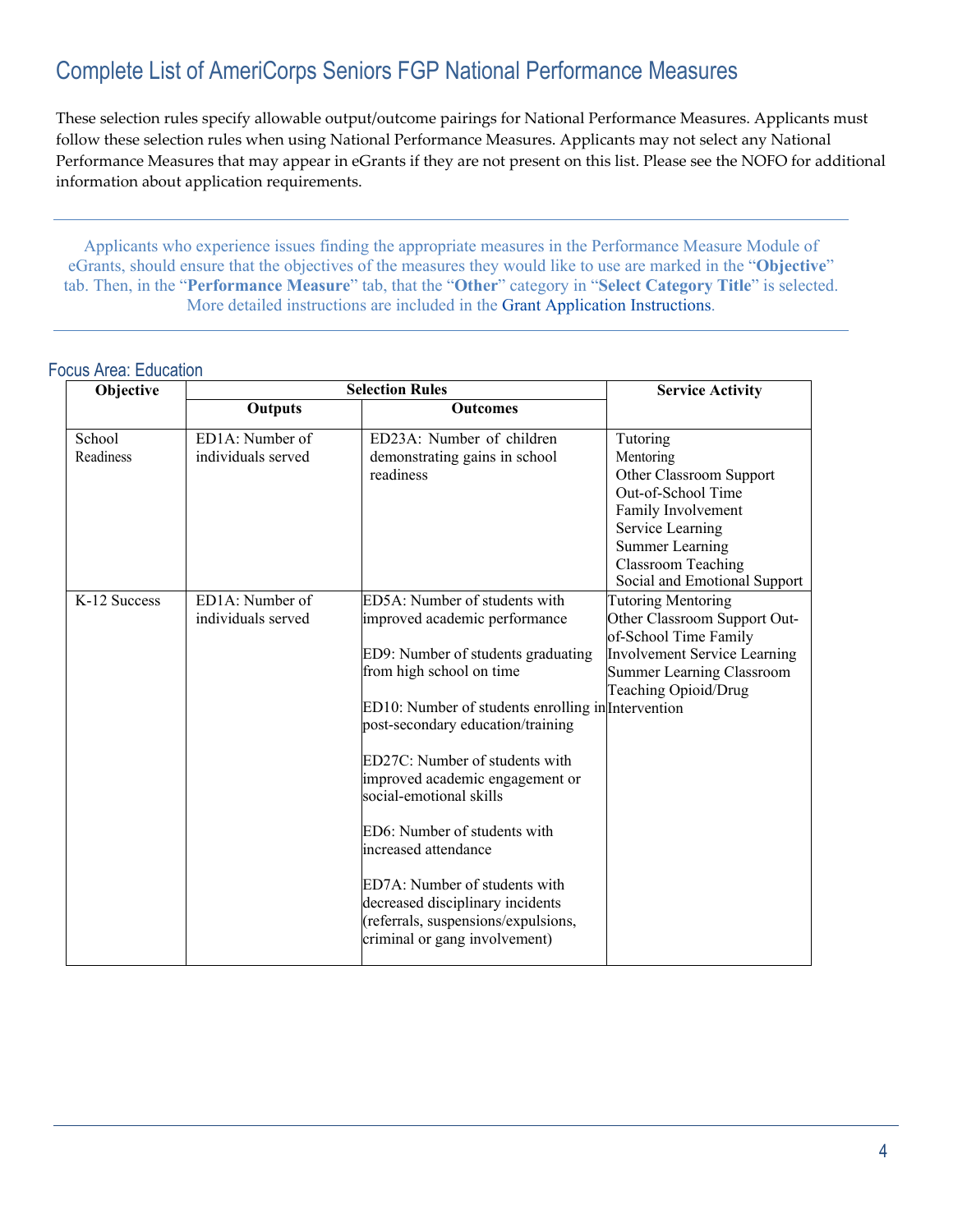#### Focus Area: Economic Opportunity

| <b>Strategic Plan</b> |                                      | <b>Selection Rules</b>                                                                                           | <b>Service Activity</b>                                                        |
|-----------------------|--------------------------------------|------------------------------------------------------------------------------------------------------------------|--------------------------------------------------------------------------------|
| Objective             | Outputs                              | <b>Outcomes</b>                                                                                                  |                                                                                |
| Employment            | O1A: Number of<br>individuals served | O10: Number of individuals who<br>secure employment<br>O21: Number of individuals with<br>improved job readiness | Job Training<br>Job Placement<br><b>GED</b> Education<br>Other Adult Education |

### Focus Area: Healthy Futures

| Objective      |                                      | <b>Selection Rules</b>                                                                                                                                                                                                                                                                                                                                                                                                                                                                  | <b>Service Activity</b>                                                                                                                                             |
|----------------|--------------------------------------|-----------------------------------------------------------------------------------------------------------------------------------------------------------------------------------------------------------------------------------------------------------------------------------------------------------------------------------------------------------------------------------------------------------------------------------------------------------------------------------------|---------------------------------------------------------------------------------------------------------------------------------------------------------------------|
|                | Outputs                              | <b>Outcomes</b>                                                                                                                                                                                                                                                                                                                                                                                                                                                                         |                                                                                                                                                                     |
| Obesity & Food | H4A: Number of<br>individuals served | H12: Number of individuals who<br>report increased food security<br>H17: Number of individuals with<br>increased health knowledge<br>H18: Number of individuals<br>reporting a change in behavior or<br>intent to change behavior to improve<br>their health<br>H19: Number of individuals with<br>improved health                                                                                                                                                                      | Outreach<br>Education/Training<br>Referrals<br>Medical Services<br>Nutrition/Food Support<br>Physical Activities<br>Counseling/Coaching<br>Opioid/Drug Intervention |
| Access to Care | H4A: Number of<br>individuals served | H15A: Number of individuals with<br>developmental disabilities receiving<br>services that promote integration and<br>inclusion (for legacy programming<br>only)<br>H17: Number of individuals with<br>increased health knowledge<br>H18: Number of individuals<br>reporting a change in behavior or<br>intent to change behavior to improve<br>their health<br>H19: Number of individuals with<br>improved health<br>H20: Number of individuals with<br>improved access to medical care | Outreach<br>Education/Training<br>Referrals<br><b>Medical Services</b><br>Counseling/Coaching<br>Opioid/Drug Intervention<br>Disability Inclusion                   |

### **Other Community Priorities**

| <b>Objective</b> | <b>Selection Rules</b>                                                       |          | <b>Service Activity</b> |
|------------------|------------------------------------------------------------------------------|----------|-------------------------|
|                  | Outputs                                                                      | Outcomes |                         |
| Other            | SC1: Grantee met their<br>target for community<br>priority activity (Yes/No) | None     | N/A                     |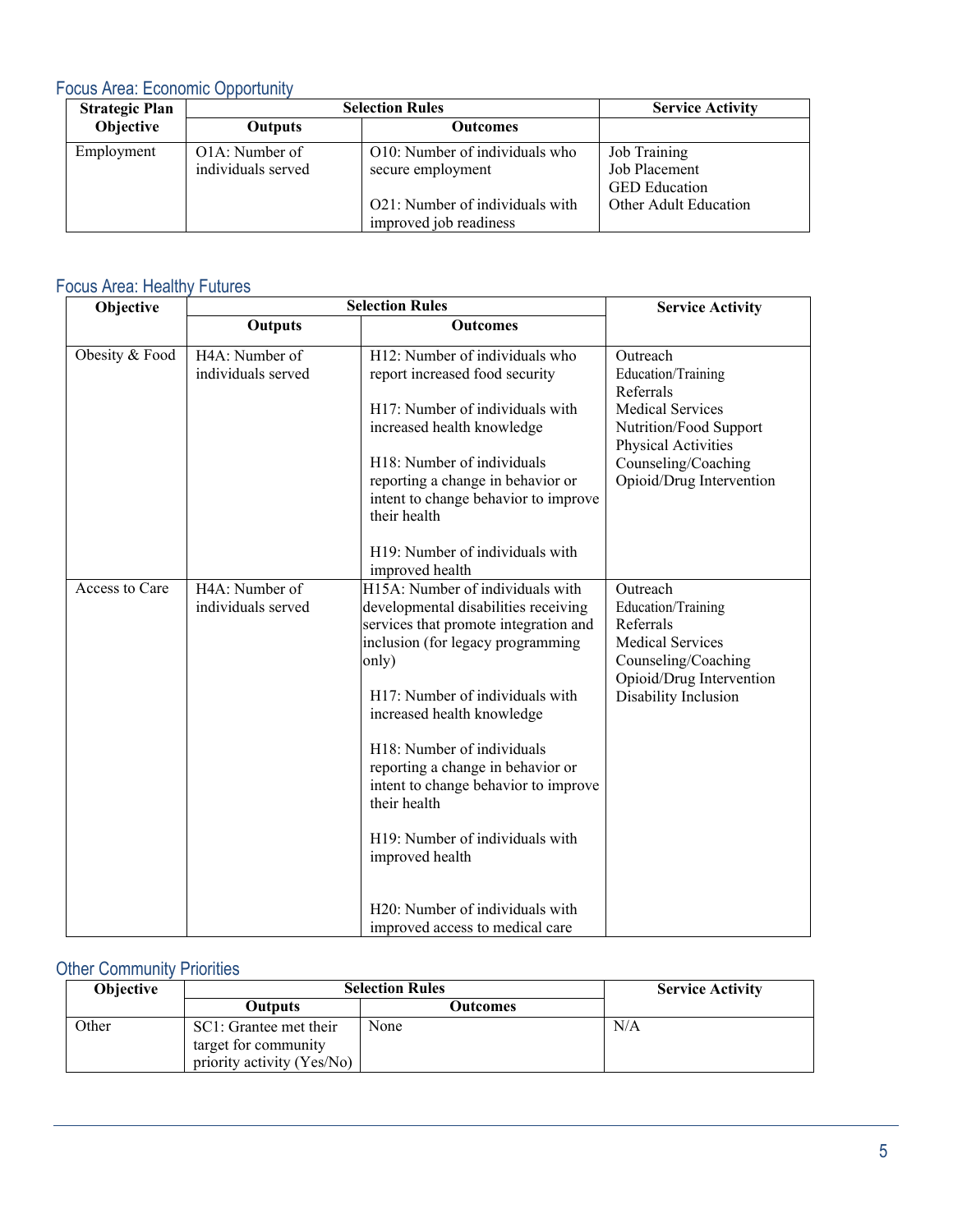### <span id="page-5-0"></span>Education Focus Area

**Focus Area Notes:**

- These performance measures are intended to measure the impact of activities that support and/or facilitate access to services and resources that contribute to improved educational outcomes for economically disadvantaged people, especially children.
- These activities must be carried out by National Service Participants or by volunteers directly recruited and/or supported by National Service Participants.
- All individuals counted under these measures must be program beneficiaries, not National Service Participants.

Applicants that select output ED1A may select outcome ED5A, ED6, ED7A, ED9, ED10, ED23A, **or** ED27C.

| <b>ED1A</b> (output)     | Number of individuals served                                                            |
|--------------------------|-----------------------------------------------------------------------------------------|
| <b>Definition of Key</b> | Individuals: recipients of AmeriCorps-supported services related to education; may      |
| <b>Terms</b>             | include students enrolled in grades K-12, out-of-school youth, preschool age children,  |
|                          | and/or individuals pursuing postsecondary education                                     |
|                          | Served: substantive engagement of individuals with a specific education-related goal in |
|                          | mind. Cannot consist solely of mass dissemination of information such as email blasts,  |
|                          | social media posts, or distributing pamphlets.                                          |
| How to Measure/          | Tracking mechanism that ensures an unduplicated count of individuals who have received  |
| <b>Collect Data</b>      | services                                                                                |

| ED5A (outcome)                         | Number of students with improved academic performance                                                                                                                                                             |
|----------------------------------------|-------------------------------------------------------------------------------------------------------------------------------------------------------------------------------------------------------------------|
| <b>Definition of Key</b>               | <b>Students:</b> those reported in ED1A                                                                                                                                                                           |
| <b>Terms</b>                           | Improved academic performance: an improved demonstration of skill or knowledge in                                                                                                                                 |
|                                        | one or more academic subjects                                                                                                                                                                                     |
| How to Measure/<br><b>Collect Data</b> | Standardized test, report card grade, or other instrument capable of measuring changes in<br>academic performance at the individual beneficiary level. When possible, pre-post<br>assessments should be utilized. |

| <b>ED6</b> (outcome)                     | Number of students with increased school attendance                                                                                                                                  |
|------------------------------------------|--------------------------------------------------------------------------------------------------------------------------------------------------------------------------------------|
| <b>Definition of Key</b><br><b>Terms</b> | <b>Students:</b> those reported in ED1A<br>Increased school attendance: higher rate of presence and/or on-time arrival at school as<br>compared to a previous comparable time period |
| How to Measure/<br><b>Collect Data</b>   | School/district/classroom attendance records or other instrument capable of measuring<br>changes in attendance at the individual beneficiary level                                   |

| <b>ED7A</b> (outcome)    | Number of students with decreased disciplinary incidents (referrals, suspensions/expulsions, |
|--------------------------|----------------------------------------------------------------------------------------------|
|                          | criminal or gang involvement)                                                                |
| <b>Definition of Key</b> | <b>Students:</b> those reported in ED1A                                                      |
| <b>Terms</b>             | <b>Decreased disciplinary incidents:</b> lower rate of incidents as compared to a previous   |
|                          | comparable time period                                                                       |
| How to Measure/          | School/district/classroom records, police records, or other instrument capable of measuring  |
| <b>Collect Data</b>      | changes in disciplinary incidents at the individual beneficiary level                        |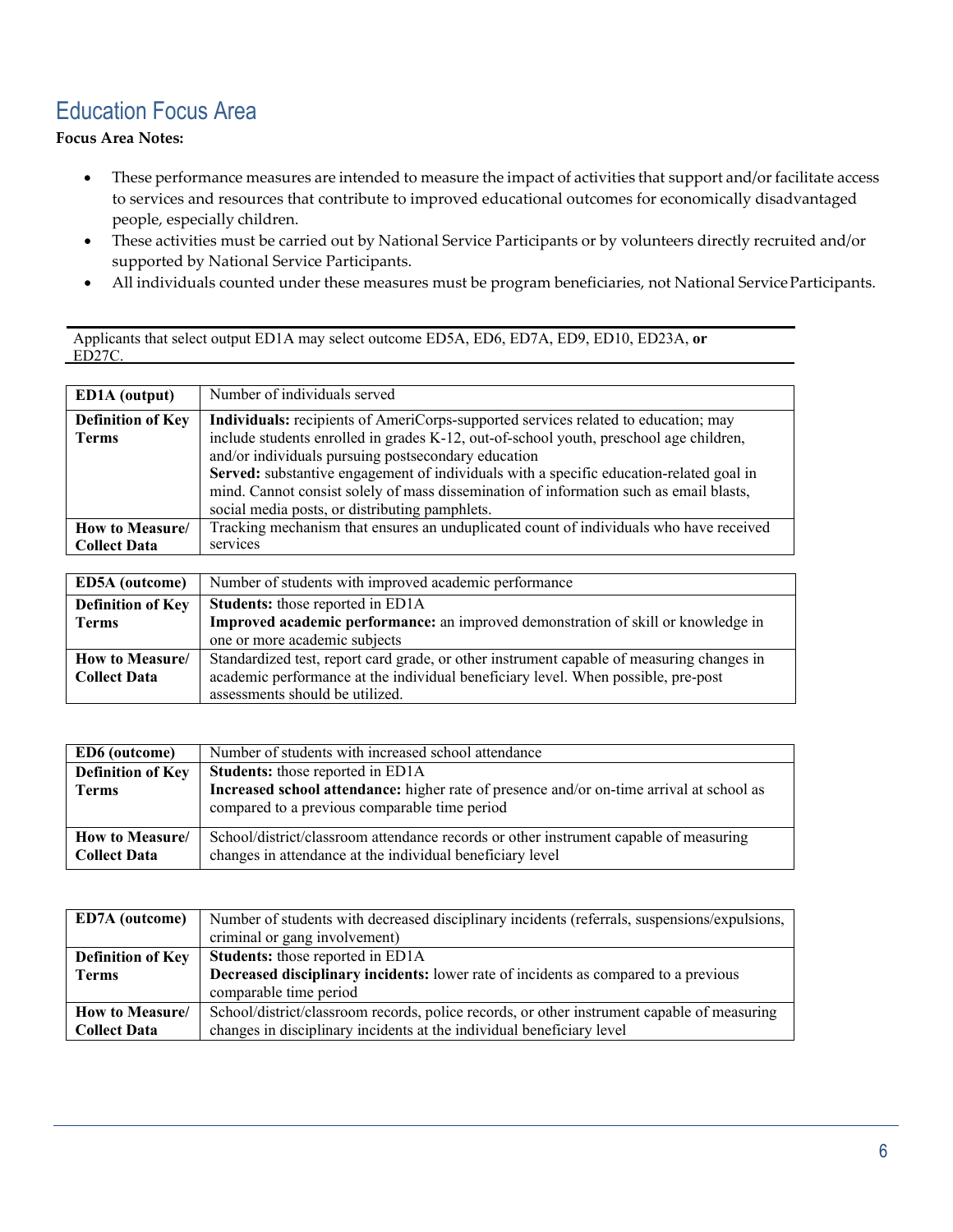| <b>ED9</b> (outcome)     | Number of students graduating from high school on time with a diploma             |
|--------------------------|-----------------------------------------------------------------------------------|
| <b>Definition of Key</b> | Students: those reported in ED1A                                                  |
| <b>Terms</b>             | <b>On Time:</b> Within four years of starting 9th grade                           |
| How to Measure/          | Preferred method is school/district graduation records for student beneficiaries. |
| <b>Collect Data</b>      | Beneficiary self-reports may also be utilized.                                    |

| ED10 (outcome)           | Number of students enrolling in post-secondary education or training                         |
|--------------------------|----------------------------------------------------------------------------------------------|
| <b>Definition of Key</b> | <b>Students:</b> those reported in ED1A                                                      |
| <b>Terms</b>             | Post-secondary education or training may include two- or four-year college programs or       |
|                          | occupational/vocational programs                                                             |
|                          | <b>Enrolling:</b> means matriculating as a full-time or part-time student                    |
| How to Measure/          | Preferred method is registration records that confirm student enrollments. Beneficiary self- |
| <b>Collect Data</b>      | reports may also be utilized.                                                                |

| ED23A (outcome)          | Number of children demonstrating gains in school readiness                                  |
|--------------------------|---------------------------------------------------------------------------------------------|
| <b>Definition of Key</b> | Children: those reported in ED1A                                                            |
| <b>Terms</b>             | School readiness: Preparation for Kindergarten which includes multiple indicators assessed  |
|                          | across developmental and behavioral domains including but not limited to physical well-     |
|                          | being, health and motor development, social and emotional development, approaches to        |
|                          | learning, language development, cognitive development, and age-appropriate academic         |
|                          | skills and behavior.                                                                        |
| <b>How to</b>            | Teacher observation, standardized test, or other instrument capable of measuring changes in |
| Measure/                 | school readiness at the individual beneficiary level. When possible, pre-post assessments   |
| <b>Collect Data</b>      | should be utilized.                                                                         |

| <b>ED27C</b> (outcome)                 | Number of students with improved academic engagement or social and emotional skills                                                                                                                                                                                                                                                                            |
|----------------------------------------|----------------------------------------------------------------------------------------------------------------------------------------------------------------------------------------------------------------------------------------------------------------------------------------------------------------------------------------------------------------|
| <b>Definition of</b>                   | <b>Students:</b> those reported in ED1A                                                                                                                                                                                                                                                                                                                        |
| <b>Key Terms</b>                       | Improved academic engagement or social and emotional skills: A positive change in<br>student skills, attitude, and/or mindset that is likely to contribute to increased educational<br>success. May include increased interest in school, improved perspective on school climate,<br>increased attachment to school, and/or increased educational aspirations. |
| How to Measure/<br><b>Collect Data</b> | Survey, observation, or other instrument capable of measuring changes in academic<br>engagement or social and emotional skills at the individual beneficiary level. When<br>possible, pre-post assessments should be utilized.                                                                                                                                 |
| <b>Notes</b>                           | Academic or behavioral improvements counted under ED5A, ED6, or ED7A cannot be<br>counted under this measure                                                                                                                                                                                                                                                   |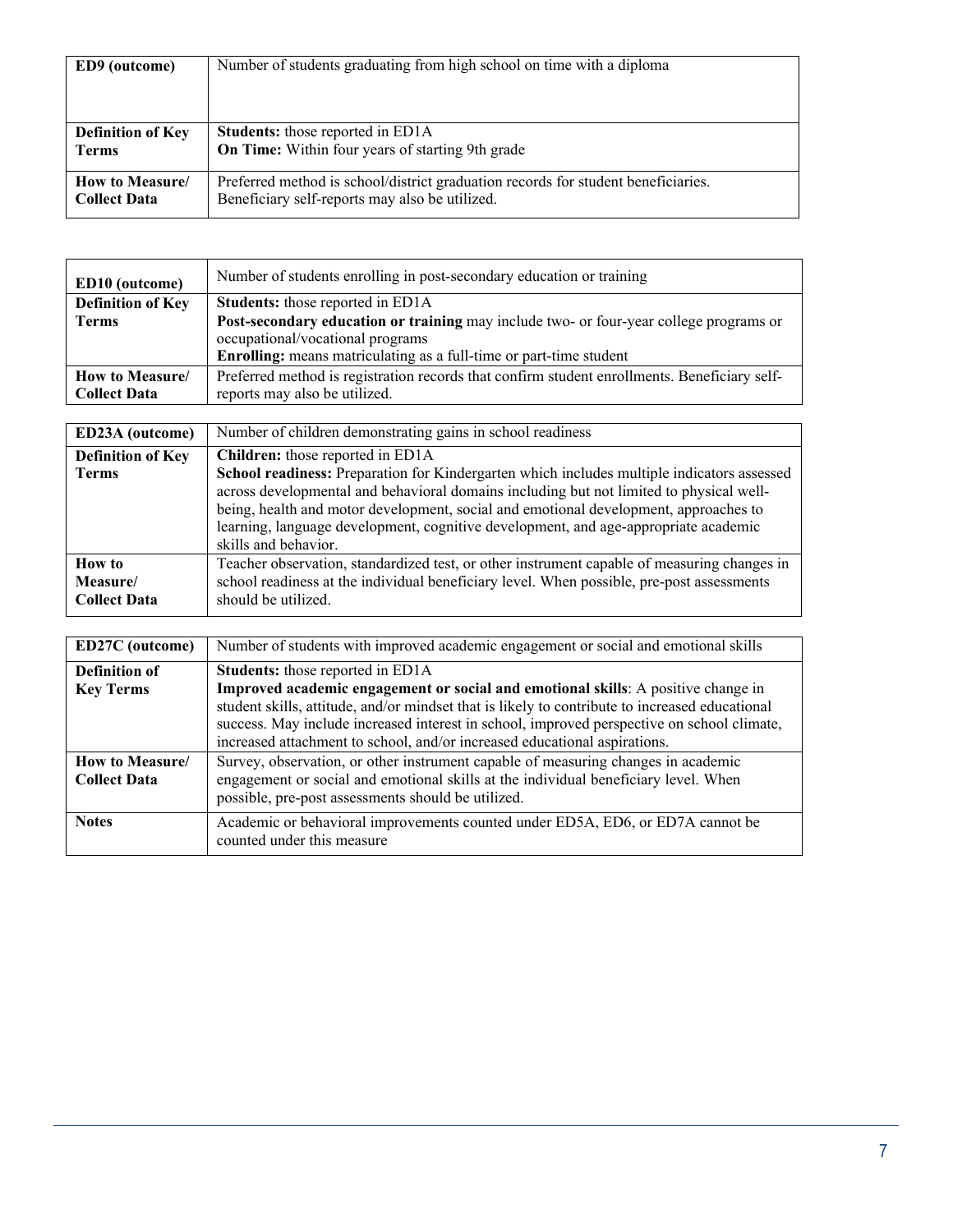### <span id="page-7-0"></span>Economic Opportunity Focus Area

**Focus Area Notes:**

- These performance measures are intended to measure the impact of activities that support and/or facilitate access to services and resources that contribute to the improved economic well-being and security of economically disadvantaged people.
- These activities must be carried out by National Service Participants or by volunteers directly recruited and/or supported by National Service Participants.
- All individuals counted under these measures must be programbeneficiaries, not National Service Participants.

Applicants that select output O1A may select outcome O10, **or**O21.

| O1A (output)             | Number of individuals served                                                             |
|--------------------------|------------------------------------------------------------------------------------------|
| <b>Definition of Key</b> | Individuals: recipients of AmeriCorps-supported services related to increasing           |
| Terms                    | economic opportunity                                                                     |
|                          | Served: substantive engagement of individuals with a specific goal in mind related to    |
|                          | economic opportunity. Cannot consist solely of mass dissemination of information such as |
|                          | email blasts, social media posts, or distributing pamphlets.                             |
| How to Measure/          | Tracking mechanism that ensures an unduplicated count of individuals who have received   |
| <b>Collect Data</b>      | services                                                                                 |
|                          |                                                                                          |

| O10 (outcome)            | Number of individuals who secure employment                                              |
|--------------------------|------------------------------------------------------------------------------------------|
|                          |                                                                                          |
| <b>Definition of Key</b> | Individuals: those reported in measure O1A or V1, V7A, V8                                |
| <b>Terms</b>             | Secure employment: individual is hired in a new job as a result of AmeriCorps-           |
|                          | supported services provided; individual may have been previously working in a            |
|                          | different job or previously unemployed                                                   |
| How to Measure/          | Preferred method is a copy of acceptance letter from employer or copy of first pay stub. |
| <b>Collect Data</b>      | Beneficiary self-reports may also be utilized.                                           |
|                          |                                                                                          |

| O21 (outcome)                            | Number of individuals with improved job readiness                                                                                                                                                    |
|------------------------------------------|------------------------------------------------------------------------------------------------------------------------------------------------------------------------------------------------------|
| <b>Definition of Key</b><br><b>Terms</b> | <b>Individuals:</b> those reported in measure O1A or V1, V7A, V8<br>Improved job readiness: increased knowledge or skills related to seeking, obtaining, or<br>successfully retaining a job.         |
| How to Measure/<br><b>Collect Data</b>   | Survey, interview, observation, or other instrument capable of measuring changes in job<br>readiness at the individual beneficiary level. When possible, pre-post assessments should be<br>utilized. |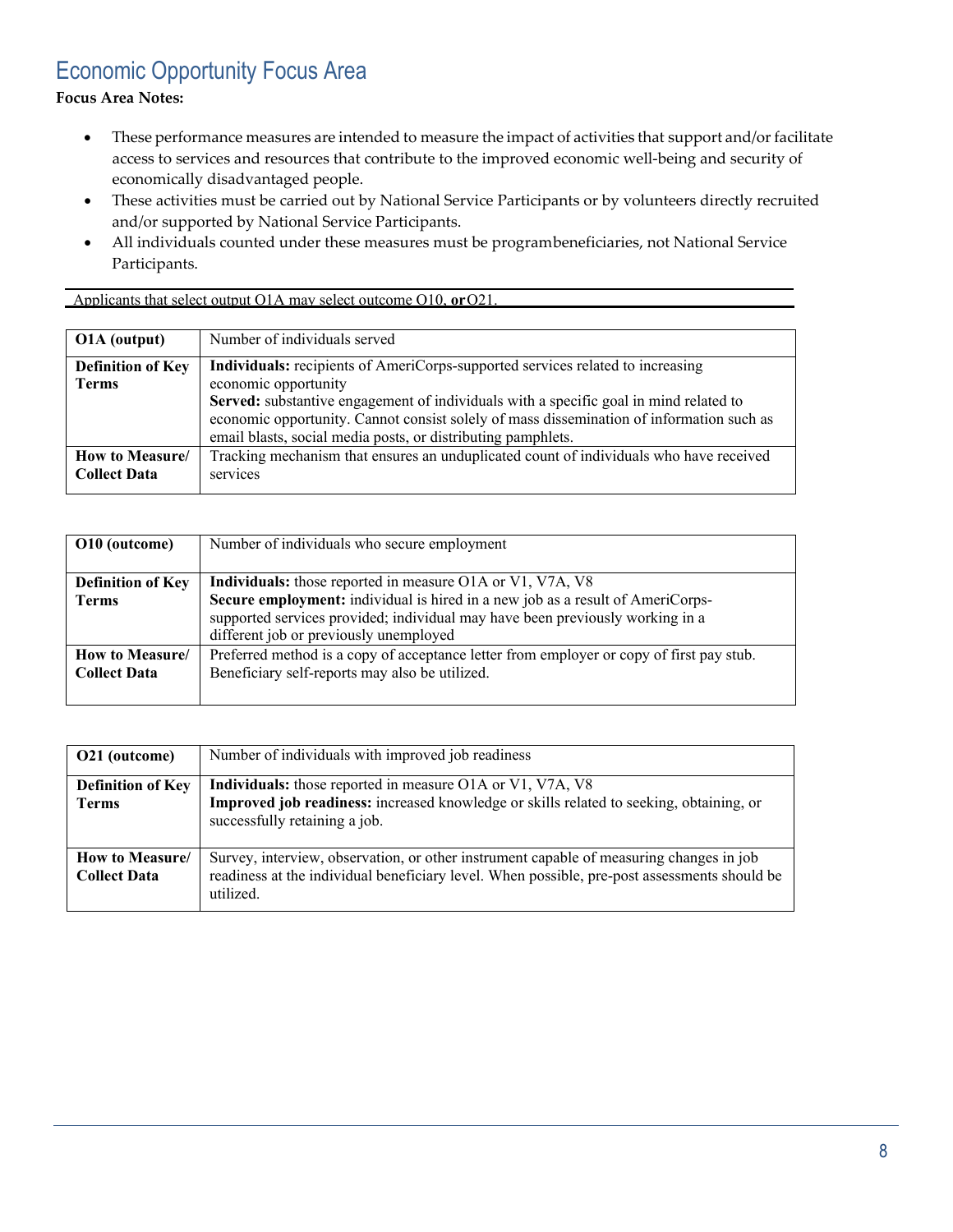# <span id="page-8-0"></span>Healthy Futures Focus Area

**Focus Area Notes:**

- These performance measures are intended to measure the impact of activities that meet health needs within communities including access to care, aging in place, and addressing childhoodobesity.
- These activities must be carried out by National Service Participants or by volunteers directly recruited and/or supported by National Service Participants.
- All individuals counted under these measures must be programbeneficiaries, not National Service Participants.

#### Applicants that select output H4A may select outcome H12, H15A, H17, H18, H19, **or** H20.

| H4A (output)                      | Number of individuals served                                                                                                                                                                                                                                                                                                                  |
|-----------------------------------|-----------------------------------------------------------------------------------------------------------------------------------------------------------------------------------------------------------------------------------------------------------------------------------------------------------------------------------------------|
| Definition of<br><b>Key Terms</b> | Individuals: recipients of AmeriCorps-supported services related to improving health-<br>related outcomes<br>Served: substantive engagement of individuals with a specific health-related goal in mind.<br>Cannot consist solely of mass dissemination of information such as email blasts, social<br>media posts, or distributing pamphlets. |
| How to Measure/                   | Tracking mechanism that ensures an unduplicated count of individuals who have received                                                                                                                                                                                                                                                        |
| <b>Collect Data</b>               | services                                                                                                                                                                                                                                                                                                                                      |

| H <sub>12</sub> (outcome)                | Number of individuals who report increased food security                                                                                                                                                                                                                                                                                                                                                                                                         |
|------------------------------------------|------------------------------------------------------------------------------------------------------------------------------------------------------------------------------------------------------------------------------------------------------------------------------------------------------------------------------------------------------------------------------------------------------------------------------------------------------------------|
| <b>Definition of</b><br><b>Key Terms</b> | Individuals: those reported in H4A or V1, V7A, V8<br>Food security: Access, at all times, to enough food for an active, healthy life. Food security<br>includes at a minimum: (1) the ready availability of nutritionally adequate and safe foods,<br>and (2) an assured ability to acquire acceptable foods in socially acceptable ways (that is,<br>without resorting to emergency food supplies, scavenging, stealing, or other coping<br>strategies). [USDA] |
| How to Measure/<br><b>Collect Data</b>   | Survey, interview, caseworker assessment, or other instrument capable of measuring<br>changes in food security at the individual beneficiary level. When possible, pre-post<br>assessments should be utilized.                                                                                                                                                                                                                                                   |

| H <sub>15</sub> A (outcome)       | H15A Number of individuals with developmental disabilities receiving services that<br>promote integration and inclusion     |
|-----------------------------------|-----------------------------------------------------------------------------------------------------------------------------|
| <b>NOTE</b>                       | AmeriCorps Seniors applicants may only select this measure if they have historically<br>supported programming in this area. |
| Definition of<br><b>Key Terms</b> | Individuals: those reported in H4A                                                                                          |
| How to Measure/                   | Survey, interview, caseworker assessment, or other instrument capable of measuring                                          |
| <b>Collect Data</b>               | changes in social support or perceived social support and/or independent living capacity at                                 |
|                                   | the individual beneficiary level. When possible, pre-post assessments should be utilized.                                   |

| H17 (outcome)                            | Number of individuals with increased health knowledge                                                                                                                       |
|------------------------------------------|-----------------------------------------------------------------------------------------------------------------------------------------------------------------------------|
| <b>Definition of</b><br><b>Key Terms</b> | <b>Individuals:</b> those reported in H4A or V1, V7A, V8                                                                                                                    |
| How to Measure/<br><b>Collect Data</b>   | Survey, test, or other instrument capable of measuring changes in knowledge at the<br>individual beneficiary level. When possible, pre-post assessments should be utilized. |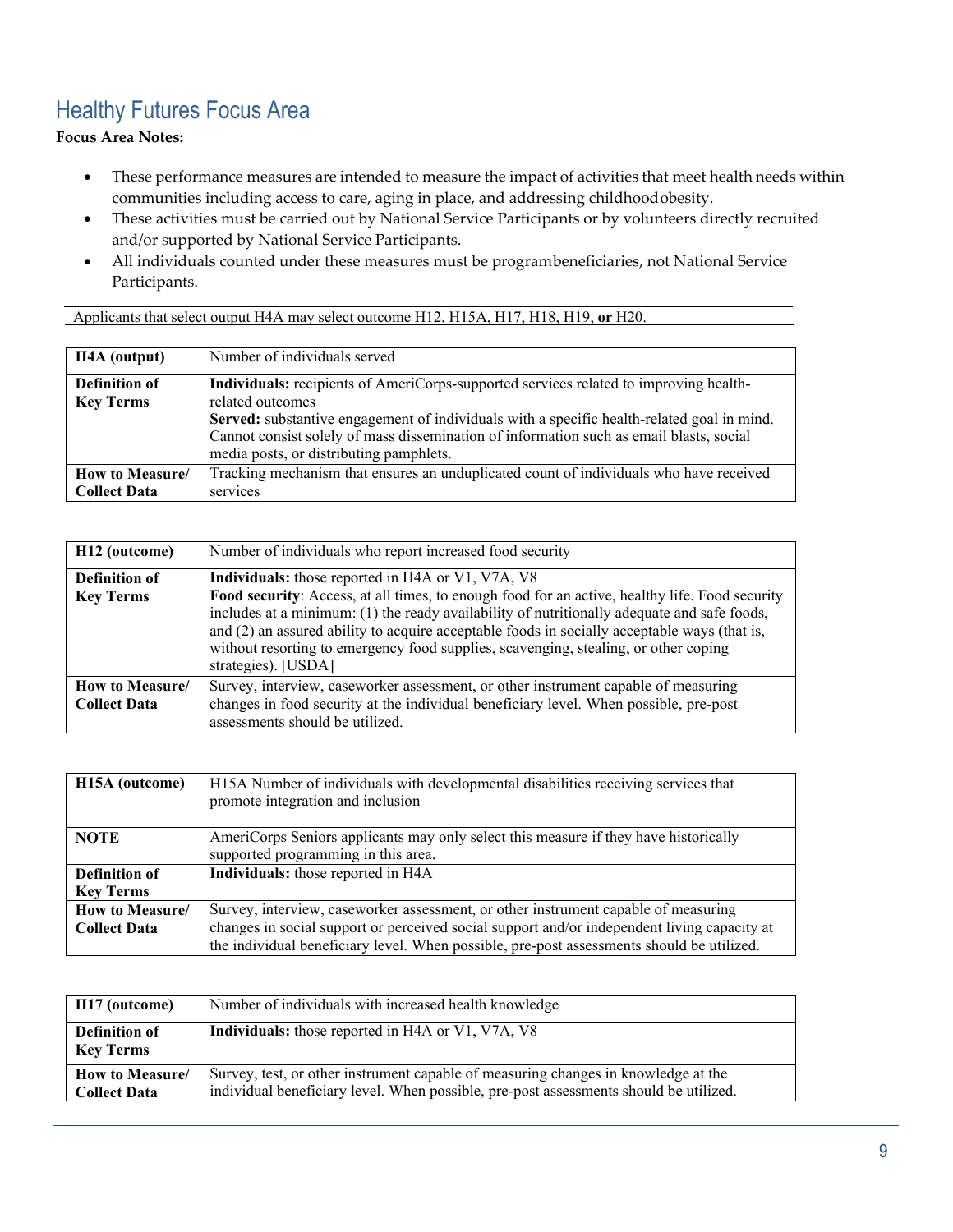| H <sub>18</sub> (outcome)                | Number of individuals reporting a change in behavior or intent to change behavior to<br>improve their health |
|------------------------------------------|--------------------------------------------------------------------------------------------------------------|
| <b>Definition of</b><br><b>Key Terms</b> | Individuals: those reported in H4A or V1, V7A, V8                                                            |
|                                          |                                                                                                              |
| How to Measure/                          | Survey, interview, or other instrument capable of measuring changes in behavior at the                       |
| <b>Collect Data</b>                      | individual beneficiary level. When possible, pre-post assessments should be utilized.                        |

| H <sub>19</sub> (outcome)              | Number of individuals with improved health                                                                                                                                                                               |
|----------------------------------------|--------------------------------------------------------------------------------------------------------------------------------------------------------------------------------------------------------------------------|
| Definition of<br><b>Key Terms</b>      | <b>Individuals:</b> those reported in H4A or V1, V7A, V8                                                                                                                                                                 |
| How to Measure/<br><b>Collect Data</b> | Assessment by a healthcare professional, survey, or other instrument capable of measuring<br>changes in health condition at the individual beneficiary level. When possible, pre-post<br>assessments should be utilized. |

| H20 (outcome)                                | Number of individuals with improved access to medical care                                                                                                                                                           |
|----------------------------------------------|----------------------------------------------------------------------------------------------------------------------------------------------------------------------------------------------------------------------|
| <b>Definition of</b><br><b>Key Terms</b>     | <b>Individuals:</b> those reported in H4A or V1, V7A, V8                                                                                                                                                             |
| <b>How to Measure</b><br><b>Collect Data</b> | Survey, interview, caseworker assessment, or other instrument capable of measuring changes<br>is healthy care access at the individual beneficiary level. When possible, pre-post assessments<br>should be utilized. |